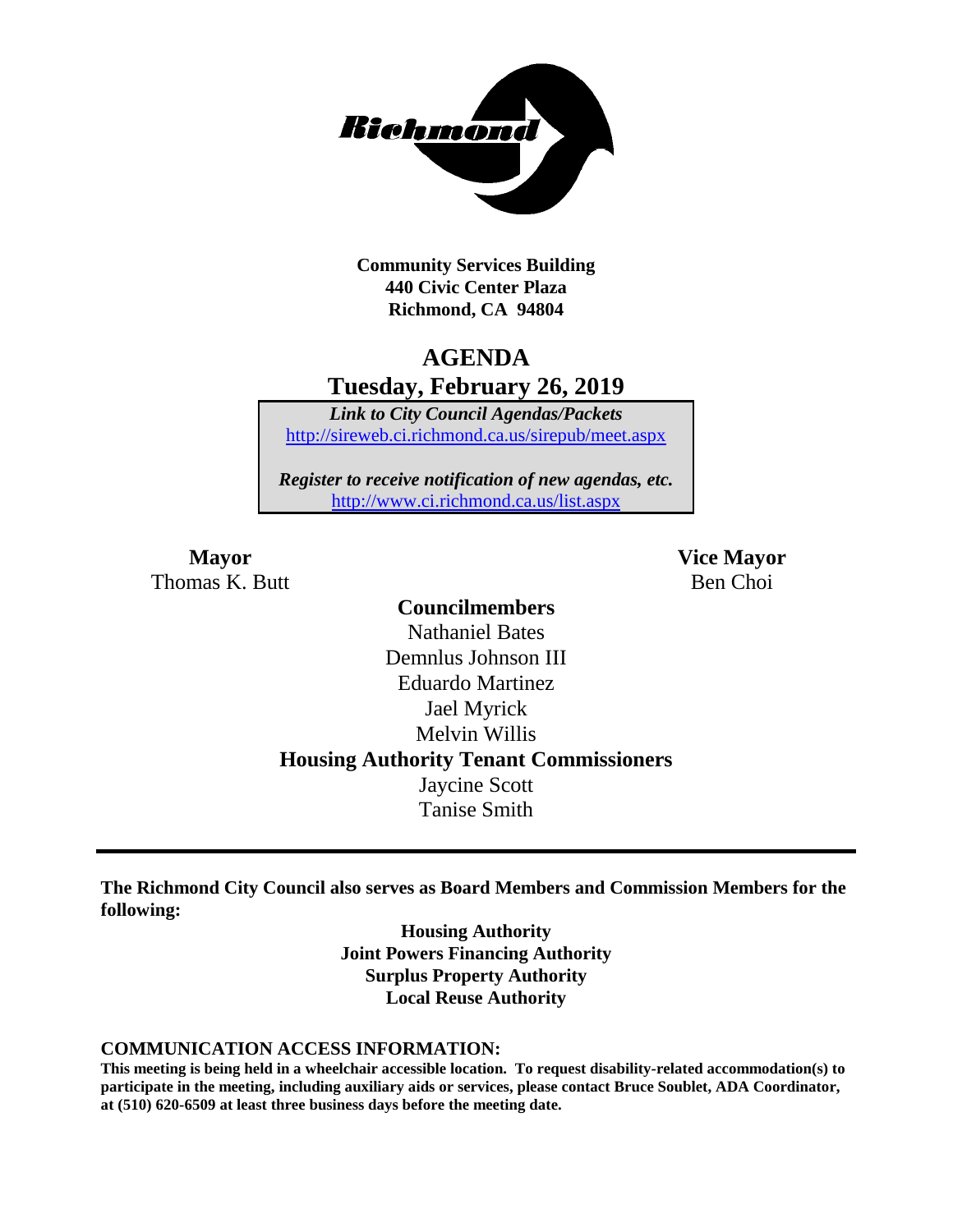# **MEETING PROCEDURES**

The City of Richmond encourages community participation at its City Council meetings and has established procedures that are intended to accommodate public input in a timely and time-sensitive way. As a courtesy to all members of the public who wish to participate in City Council meetings, please observe the following procedures:

**PUBLIC COMMENT ON AGENDA ITEMS:** Anyone who desires to address the City Council on items appearing on the agenda must complete and file a pink speaker's card with the City Clerk **prior** to the City Council's consideration of the item. Once the City Clerk has announced the item, no person shall be permitted to speak on the item other than those persons who have submitted their names to the City Clerk. Your name will be called when the item is announced for discussion. **Each speaker will be allowed up to TWO (2) MINUTES to address the City Council on NON-PUBLIC HEARING items listed on the agenda. Speakers are allowed up to THREE (3) minutes on PUBLIC HEARING items.**

**OPEN FORUM FOR PUBLIC COMMENT:** Individuals who would like to address the City Council on matters not listed on the agenda or on items remaining on the consent calendar may do so under Open Forum. All speakers must complete and file a pink speaker's card with the City Clerk **prior** to the commencement of Open Forum. The amount of time allotted to individual speakers shall be determined based on the number of persons requesting to speak during this item. **The time allocation for each speaker will be as follows:** 15 or fewer speakers, a maximum of 2 minutes; 16 to 24 speakers, a maximum of 1 and one-half minutes; and 25 or more speakers, a maximum of 1 minute.

### **SPEAKERS ARE REQUESTED TO OCCUPY THE RESERVED SEATS IN THE FRONT ROW BEHIND THE SPEAKER'S PODIUM AS THEIR NAME IS ANNOUNCED BY THE CITY CLERK.**

**CONSENT CALENDAR:** Consent Calendar items are considered routine and will be enacted, approved or adopted by one motion unless a request for removal for discussion or explanation is received from the audience or the City Council. A member of the audience requesting to remove an item from the consent calendar that is sponsored by City staff must first complete a speaker's card and discuss the item with a City staff person who has knowledge of the subject material **prior** to filing the card with the City Clerk and **prior** to the City Council's consideration of Agenda Review. Councilmembers who request to remove an item from the consent calendar must do so during Agenda Review. An item removed from the Consent Calendar may be placed anywhere on the agenda following the City Council's agenda review.

**CONDUCT AT MEETINGS:** Richmond City Council meetings are limited public forums during which the City strives to provide an open, safe atmosphere and promote robust public debate. Members of the public, however, must comply with state law, as well as the City's laws and procedures and may not actually disrupt the orderly conduct of these meetings. The public, for example, may not shout or use amplifying devices, must submit comment cards and speak during their allotted time, may not create a physical disturbance, may not speak on matters unrelated to issues within the jurisdiction of the City Council or the agenda item at hand, and may not cause immediate threats to public safety.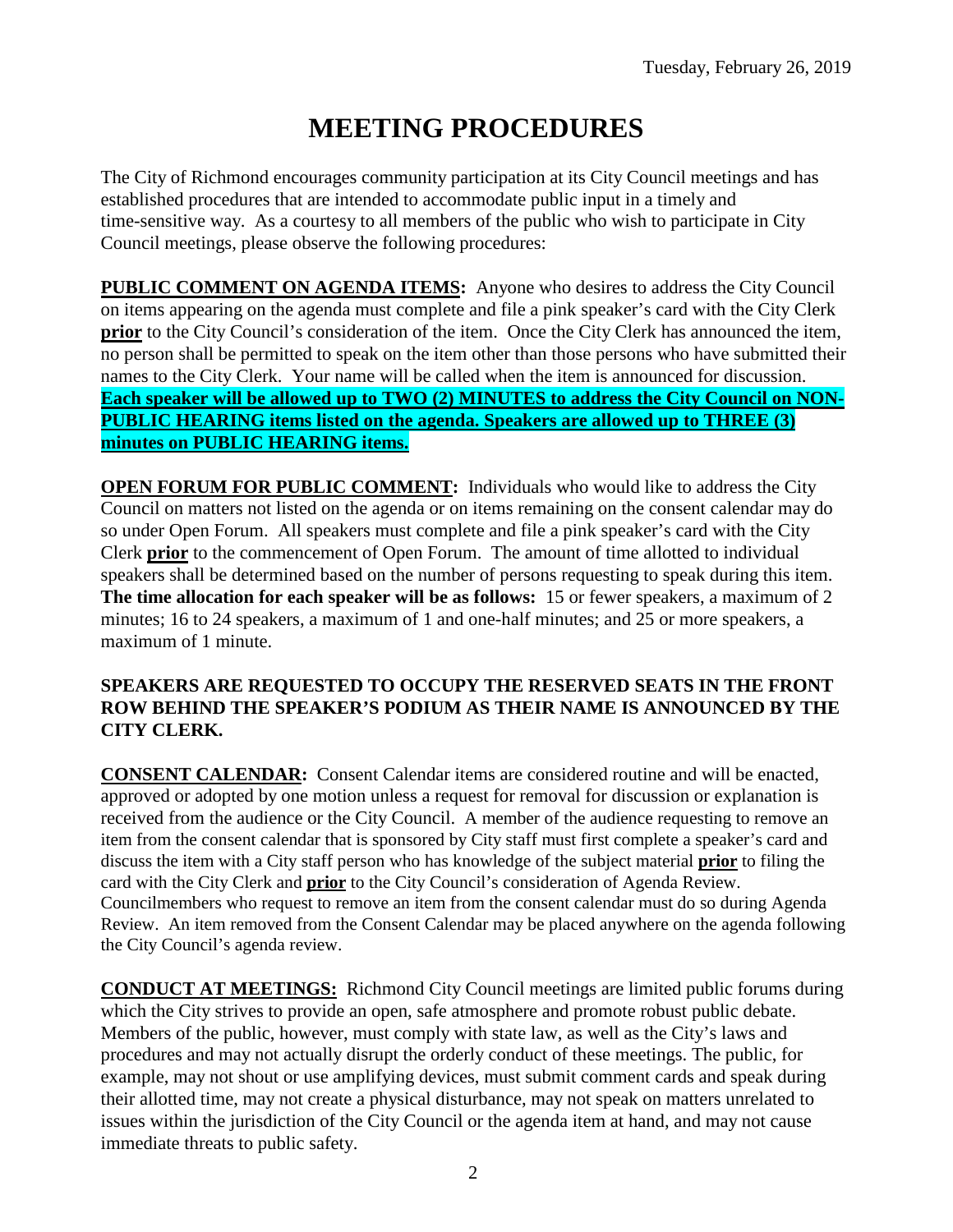**CITY HARASSMENT POLICY:** The City invites public comment and critique about its operations, including comment about the performance of its public officials and employees, at the public meetings of the City Council and boards and commissions. However, discriminatory or harassing comments about or in the presence of City employees, even comments by third parties, may create a hostile work environment, if severe or pervasive. The City prohibits harassment against an applicant, employee, or contractor on the basis of race, religious creed, color, national origin, ancestry, physical disability, medical condition, mental disability, marital status, sex (including pregnancy, childbirth, and related medical conditions), sexual orientation, gender identity, age or veteran status, or any other characteristic protected by federal, state or local law. In order to acknowledge the public's right to comment on City operations at public meetings, which could include comments that violate the City's harassment policy if such comments do not cause an actual disruption under the Council Rules and Procedures, while taking reasonable steps to protect City employees from discrimination and harassment, City Boards and Commissions shall adhere to the following procedures. If any person makes a harassing remark at a public meeting that violates the above City policy prohibiting harassment, the presiding officer of the meeting may, at the conclusion of the speaker's remarks and allotted time: (a) remind the public that the City's Policy Regarding Harassment of its Employees is contained in the written posted agenda; and (b) state that comments in violation of City policy are not condoned by the City and will play no role in City decisions. If any person makes a harassing remark at a public meeting that violates the above City policy, any City employee in the room who is offended by remarks violating the City's policy is excused from attendance at the meeting. No City employee is compelled to remain in attendance where it appears likely that speakers will make further harassing comments. If an employee leaves a City meeting for this reason, the presiding officer may send a designee to notify any offended employee who has left the meeting when those comments are likely concluded so that the employee may return to the meeting. The presiding officer may remind an employee or any council or board or commission member that he or she may leave the meeting if a remark violating the City's harassment policy is made. These procedures supplement the Council Rules and Procedures relating to disruption of orderly conduct at Council meetings.

Any law enforcement officer on duty or whose service is commanded by the presiding officer shall be Sergeant-at-Arms of the Council meetings. He/she, or they, shall carry out all orders and instructions given by the presiding officer for the purpose of maintaining order and decorum at the Council meetings (City Council Rules of Procedure and Order Section III F, RMC Section 2.12.030).

**\*\*\*\*\*\*\*\*\*\*\*\*\*\*\*\*\*\*\*\*\*\*\*\*\*\*\*\*\*\*\*\*\*\*\*\*\*\*\*\*\*\*\*\*\*\*\*\*\*\*\*\*\*\*\*\*\*\***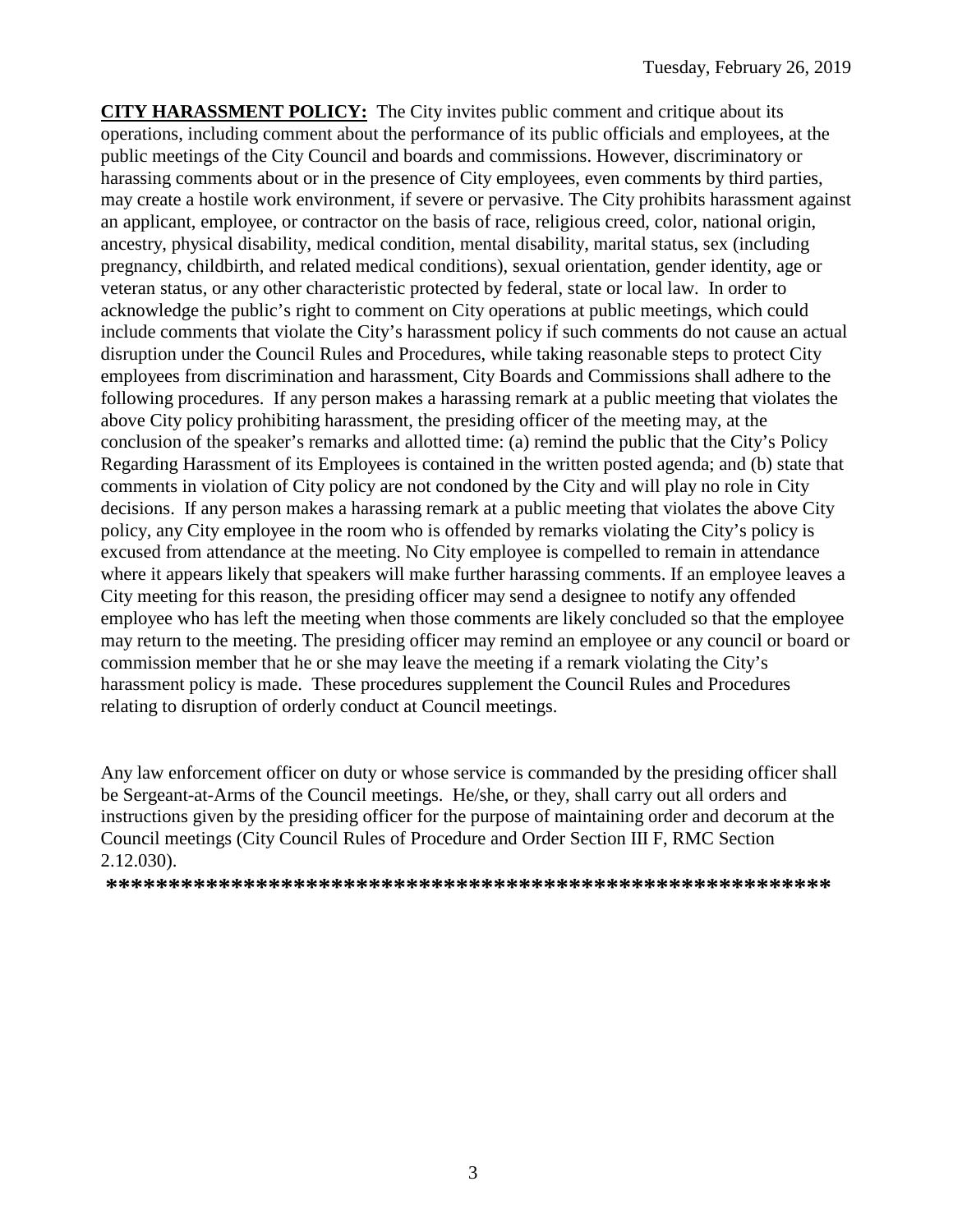# **SPECIAL MEETING OF THE RICHMOND HOUSING AUTHORITY**

6:25 p.m.

# **A. PLEDGE TO THE FLAG**

**B. ROLL CALL**

### **C. STATEMENT OF CONFLICT OF INTEREST**

**D. AGENDA REVIEW**

# **E. HOUSING AUTHORITY CONSENT CALENDAR**

- **E-1.** ADOPT a resolution approving a second contract amendment with Macias Gini & O'Connell LLP to assist the Richmond Housing Authority in implementing audit recommendations and to perform work related to assessment procedures and tax returns, increasing the contract amount by \$255,000, for a total not to exceed amount of \$455,000 - Richmond Housing Authority (Nanette Beacham/Belinda Warner 621-1309).
- **E-2.** APPROVE the minutes of the February 5, 2019, Regular Richmond Housing Authority meeting - City Clerk's Office (Pamela Christian 620-6513).

# **F. ADJOURNMENT**

.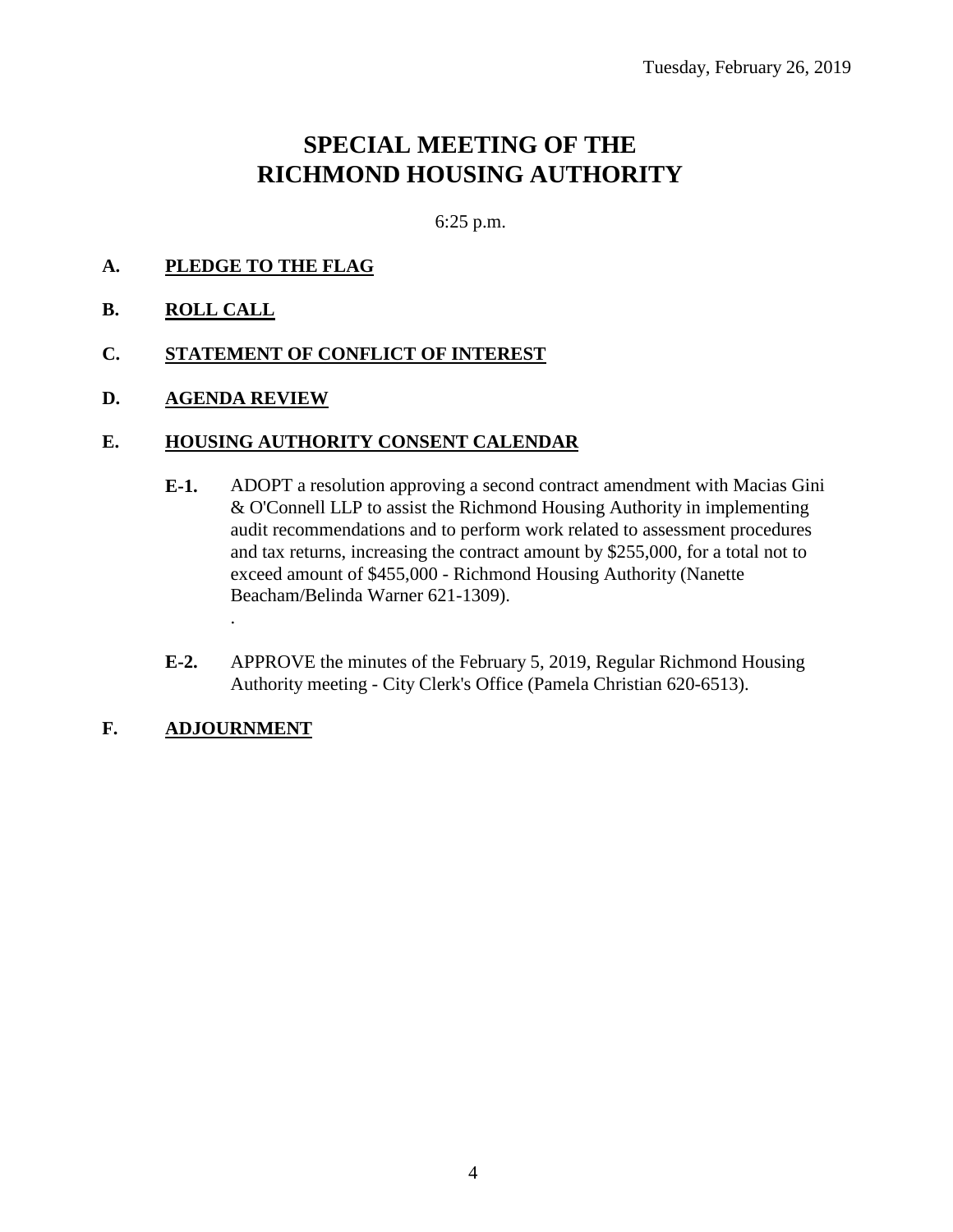# **REGULAR MEETING OF THE RICHMOND CITY COUNCIL**

6:30 p.m.

# **A. ROLL CALL**

# **B. STATEMENT OF CONFLICT OF INTEREST**

### **C. AGENDA REVIEW**

### **D. PRESENTATIONS, PROCLAMATIONS, AND COMMENDATIONS**

- **D-1.** PROCLAMATION declaring March 2019 as Women's History Month in the City of Richmond - Office of the Mayor (Mayor Tom Butt 620-6503).
- **D-2.** PROCLAMATION declaring March 2019 as Prescription Drug Abuse Awareness Month in the City of Richmond - Office of the Mayor (Mayor Tom Butt 620-6503).
- **D-3.** PROCLAMATION recognizing the Tibetan Association of Northern California for their dedication to building and representing the Tibetan American community in Richmond - Councilmember Martinez (620-6593) and Mayor Butt (620-6503).
- **D-4.** PROCLAMATION recognizing Richmond resident Alysa Liu for earning the 2019 U.S. Figure Skating Title - Councilmember Willis (412-2050) and Mayor Butt (620-6503).

### **E. STATE OF THE CITY ADDRESS**

**E-1.** RECEIVE a presentation by Mayor Tom Butt of the annual State of the City address - Office of the Mayor (Mayor Tom Butt 620-6503).

### **F. REPORT FROM THE CITY MANAGER**

### **G. OPEN FORUM FOR PUBLIC COMMENT**

### **H. STUDY AND ACTION SESSION**

**H-1.** RECEIVE a presentation from the City Manager's Office, Transportation Division; and ADOPT the Richmond Integrated & Equitable Multimodal Mobility Plan for implementation and submission to the Department of Transportation (Caltrans) - City Manager's Office (Carlos Martinez/Lori Reese-Brown 620-6512).